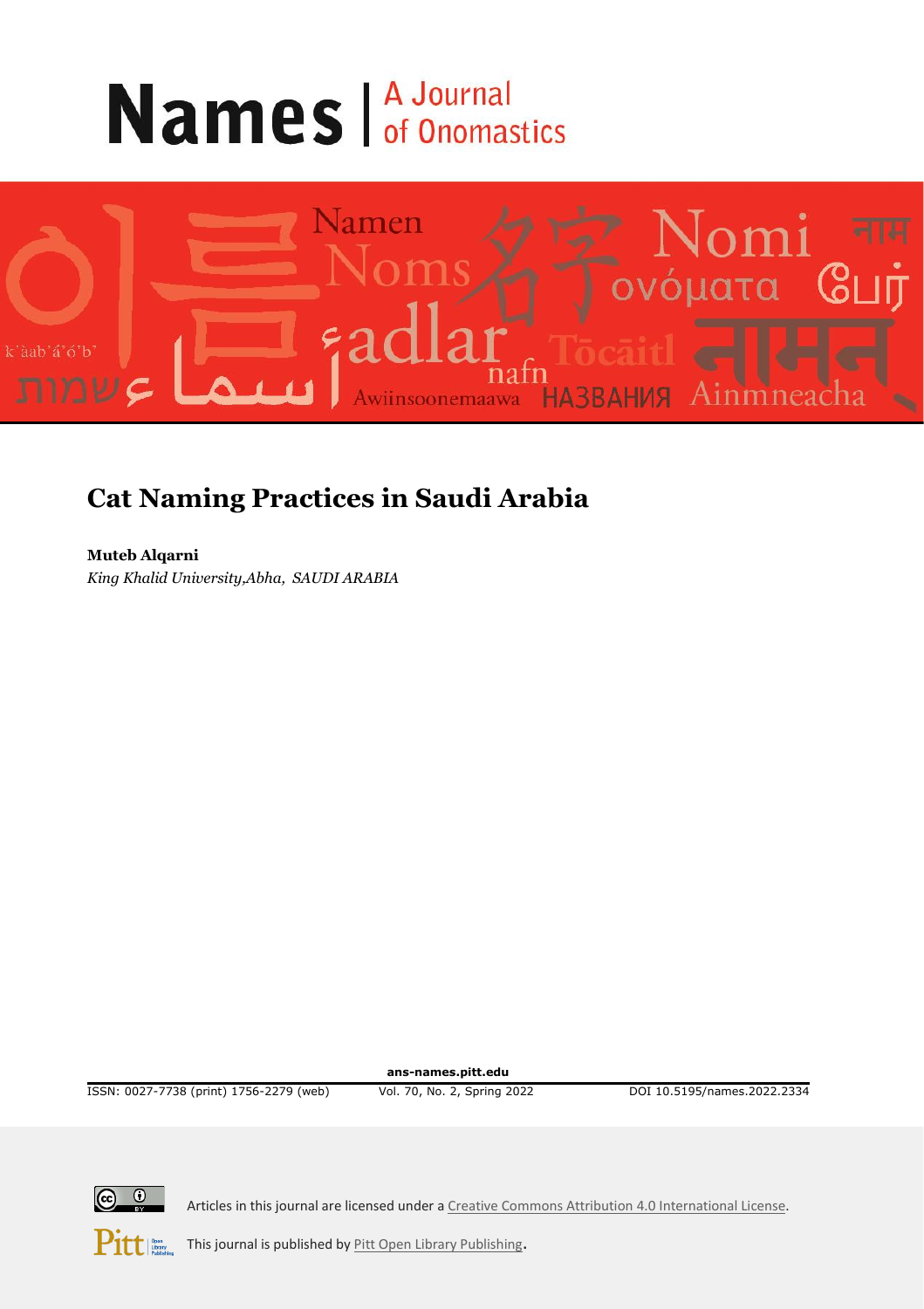## **Abstract**

The current paper explores cat naming practices in Saudi Arabia (SA), an Islamic Arabic-speaking country in the Middle East. Based on a corpus of 586 cat names, the study reveals that female cat owners assign non-Arabic foreign names to their cats, while their male counterparts prefer traditional Arabic ones. In general, however, Saudi cat owners of both genders choose Arabic or non-Arabic names on the basis of whether or not their cat is local or purchased. Locally adopted cats are given Arabic names, whereas non-locally purchased felines receive non-Arabic ones. The study also shows that most of the cat names given by the SA respondents in this investigation are personal names commonly given to people. This anthropomorphized tendency in name selection corroborates the results of earlier studies conducted in the USA and Australia (e.g., Abel & Kruger 2007), Germany (e.g., Bergien 2014) and Sweden (e.g., Leibring 2014), but contradicts research undertaken in Taiwan (Chen 2017) and Ghana (Yakub 2020). Aside from human names, the study reports other cat names related to food, colors, plants, places, royal titles, and body parts. As far as the linguistic characteristics of the cat names are concerned, Saudi cat names have reduplicated structures or onomatopoeic associations. They also end with vowels [e.g., -*i*, -*a*, -*u*] or other suffixes such as [-*ah*] or [-*aan*].

**Keywords:** pet naming, zoonymy, anthroponymy, personal names, Saudi Arabia

## **Introduction**

The study of anthroponymy, toponymy, and zoonymy has grown in interest among many scholars across the world (Alford 1988; Herbert 1995; Léglise & Migge 2006; Fox 2011, Batoma 2019, inter alia). Proper names can provide insights into the interaction between language, society, religion, and politics (Léglise & Migge 2006); reinforce the identity of the name bearers (Aceto 2002); and regulate the heritage of the family members and the community as a whole (Helleland et al. 2012). In many households, cats, dogs, parrots, lizards, and other animals become beloved family members. Pet owners in these family units may even treat these non-human animals in a parental manner (Lambert 1990; Zaitzow et al. 1997; Abel 2007; Abel & Kruger 2007; Chen 2017; Yakub 2020). For this reason, many studies have investigated pet naming practices as an offshoot of child naming practices. These studies have explored the selection criteria for pet names (Harris 1983; Bergien 2014; Leibring 2014), their characteristics (Chen 2017), and morphosyntactic or phonological structures (Yakub 2020; Cassidy et al. 1999; Wright et al. 2005).

The current study examines cat naming practices in Saudi Arabia (SA), an Islamic Arabic-speaking country in the Middle East. Although Saudis often adopt local cats from the streets, purchasing cats has become trendy in SA, perhaps due to Saudis' exposure to Western culture in, for example, movies, series, drama, and TV shows, etc. (Kurzman 1998). Despite the popularity of cats in SA, this phenomenon has not been the subject of formal research. By investigating this under-researched area, the current study may identify how Islamic and Arab culture shape pet name selection in ways similar to or different from those presented in other studies conducted in the USA and Australia (Abel & Kruger 2007), Germany (Bergien 2014), Sweden (Leibring 2014), Taiwan (Chen 2017), and Ghana (Yakub 2020).

Cats were selected for this study because they are the most commonly domesticated pets in SA. Due to their small size, cats can be easily and economically fed, tamed, and maintained. Also, in the Islamic culture, cats, in comparison to dogs, are considered to be pure and immaculate (Campo 2016). As stated by the Prophet of Islam, Muhammad, "When a dog drinks from the water in a vessel belonging to any of you, you must wash it seven times, using earth the first time" (Abu Dawud 2008, 32). In contrast, the Prophet was seen to perform ablution from the water drunk by cats saying "Cats are not impure; they are among those who live among you" (Abu Dawud 2008, 32). As these passages demonstrate, cats have a very special place in SA society.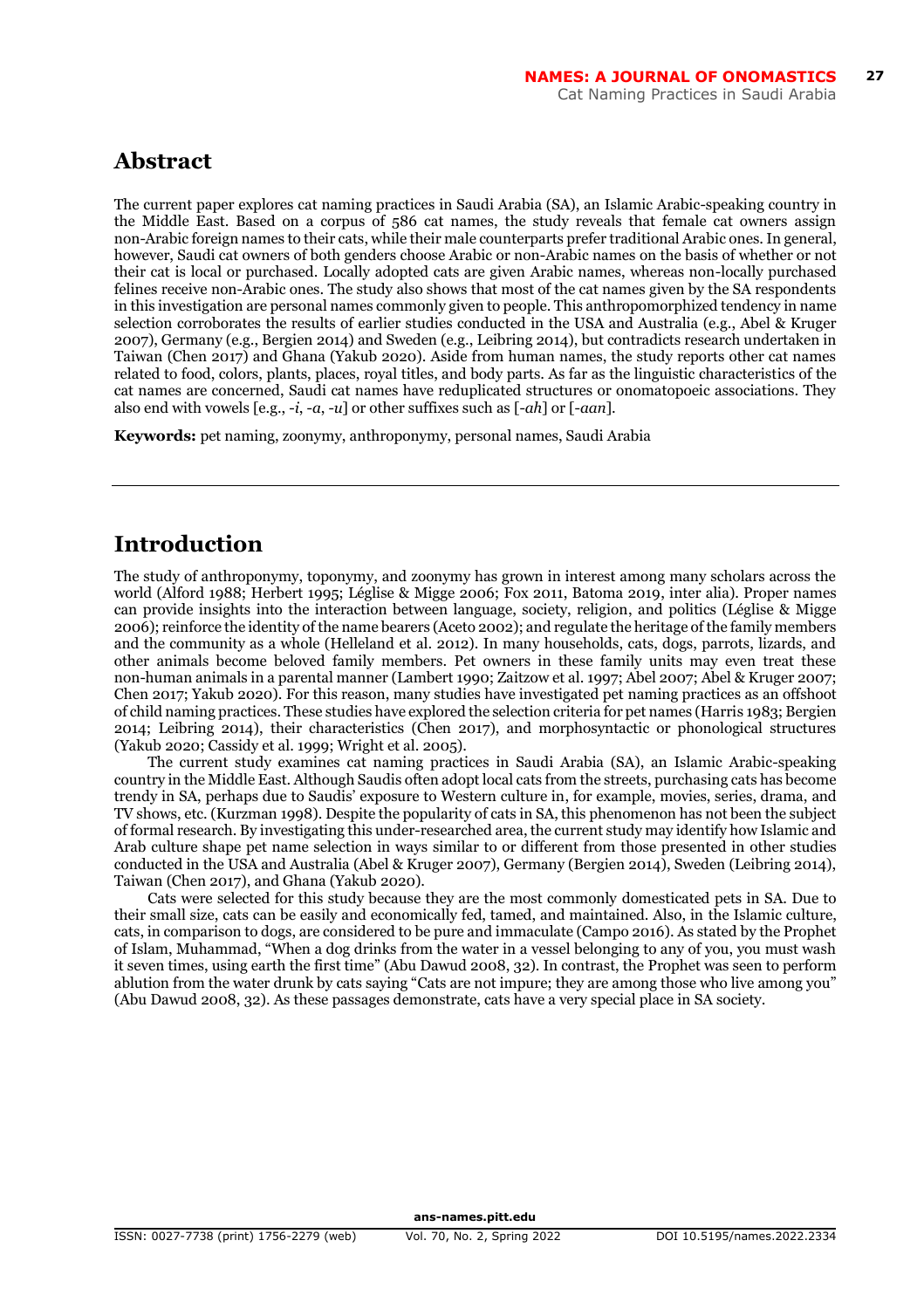The current study explores how Saudi men and women select names for their cats, be they adopted or purchased. It also examines the factors related to whether the Saudi respondents picked traditional Arabic names for their felines or opted for modern English names. Therefore, this investigation reveals some of the criteria related to SA cat name selection in general, and how age, gender, and education play out in this practice. The study then compares these findings with those reported by previous scholars of pet names (e.g., Harris 1982; Thurber 1982; Safire 1985; Abel 2007; Abel & Kruger 2007; Chen 2017; Yakub 2020). These explorations are guided by the following research questions:

- 1. Is there a significant relationship between the gender, age, or education of the cat owners and whether their cats' names are Arabic or non-Arabic?
- 2. Is there a significant relationship between the gender, origin, or procurement of the respondents' cats and whether their reported names are Arabic or non-Arabic?
- 3. What are the criteria for cat name selection in SA?
- 4. What are other semantic categories and linguistic characteristics of cat names in SA?

## **Methodology**

For the data collection, a 12-question e-questionnaire, written in Arabic, was distributed on social media websites such as Snapchat, Twitter, and Instagram. The e-questionnaire consisted of three segments with questions about (i) the participants' demographic background (nationality, age, gender, and education); (ii) the participants' cats: gender, origin (local or non-local), adopted or purchased, and reason(s) for adopting/purchasing; and (iii) the name selection: who named the cat, whether the name was Arabic or non-Arabic (e.g., English, European, Persian, Turkish), and the criteria that influenced the name choice (e.g., the cat's physical characteristics, personality). Most of the e-questionnaire questions were presented in a multiple-choice format. In two instances, however, the participants could choose more than one answer. Only one question asked the respondents to fill in the blank and record the name of their cat. Because one person may have multiple cats, the e-questionnaire clearly stated that, in such cases, each cat should be registered in a separate form.

In the first phase of data collection, 724 e-questionnaires were collected using snowball sampling in which participants were encouraged to share the e-questionnaire with their peers who own cats. Given that the study was concerned with cat naming in SA, the e-questionnaire included questions to exclude non-Saudi participants and cat owners whose pets were nameless. Participants who indicated that they had simply used the names others had already given their cats were also eliminated from the sample. After deleting the uncompleted e-questionnaires, the number of the participants fell to  $586$ . These respondents reported a total of  $586$  cat names. This dataset was then examined to identify the salient properties of Saudi cats' names in terms of linguistic structures. Semantic comparisons were also made with the results reported in earlier pet name studies (e.g., Harris 1982; Thurber 1982; Safire 1985; Abel 2007; Abel & Kruger 2007; Chen 2017; Yakub 2020). For all of the analyses, Pearson Chi-square tests were run using IBM SPSS software (version 27).

Because some cat names can be simultaneously subsumed under different categories, there were cat names in this study that were included in the frequency counts for different semantic groupings. For instance, the name *Amir* 'Prince' is an Arabic personal name for humans as well as a royal title. It was therefore placed into two semantic categories: Arabic human names and royal titles.

Due to space limitations, the Arabic names are not written using Arabic orthography (e.g., سويد *Swaid* 'black'). Instead, the Romanized forms of Arabic words are presented with English glosses (e.g., *Swaid* 'black'). For English cat names with nearly identical Arabic pronunciations, only the English names are given. For example, the English name *Leo,* not *Lio,* is reported in this article.

## **Findings and Discussion**

## *Background Information about the Study Participants and their Cats*

Of the 586 Saudis who participated in the e-questionnaire, 273 (47.58%) were male and 313 (53.41%) were female. Most of the participants (i.e., 74.90%) were between 19 and 35 years old; 4.40% were 18 years of age or under; and those who were 36 years old or older represented 20.60% of the sample. With regard to their education level, the participants who were pupils constituted 18.10% of the sample, while university and postgraduate students comprised 73.50% and 8.40% of the participants, respectively.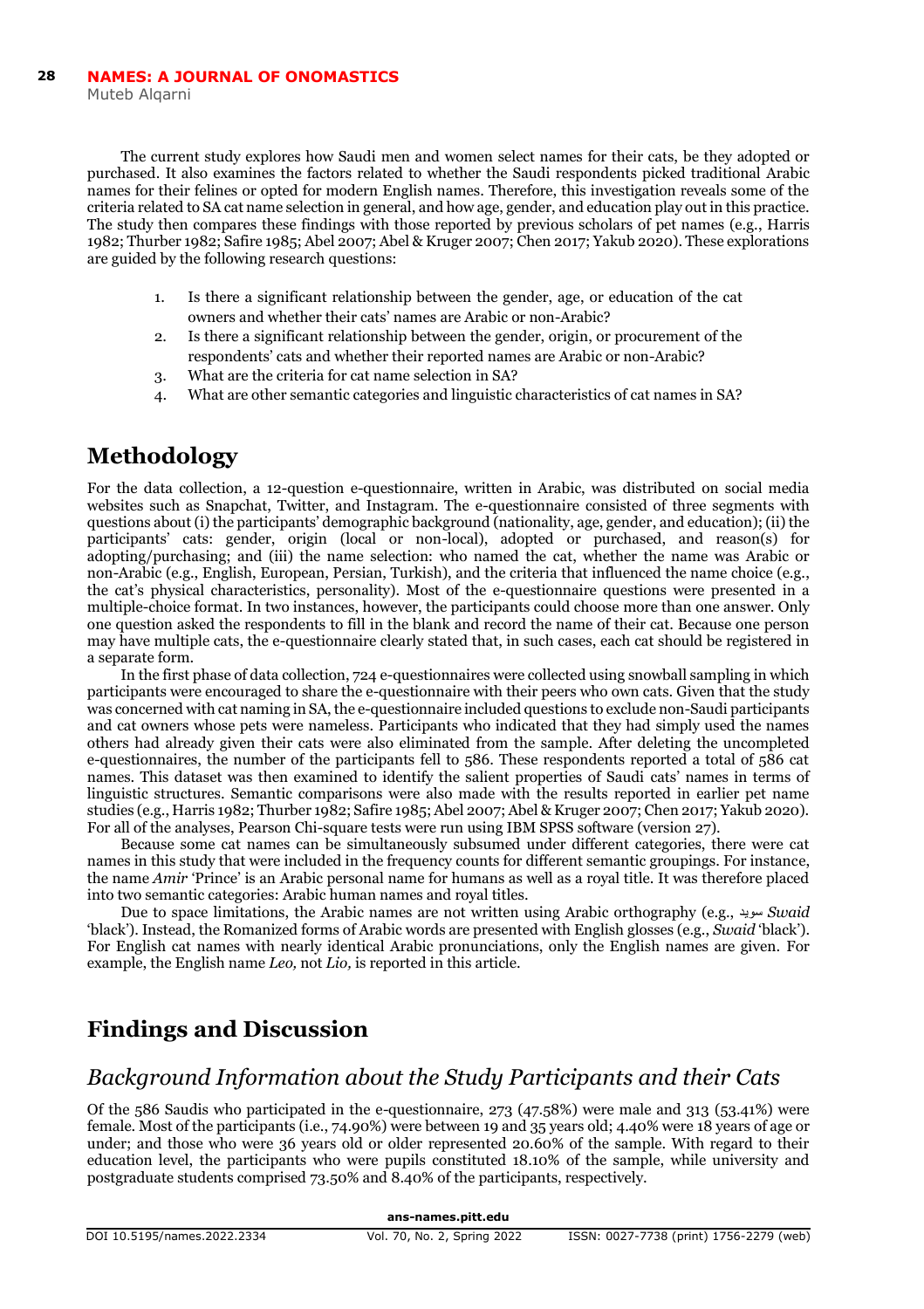Of the 586 cats registered in the e-questionnaire, 290 were male (49.48%) and 296 (50.51%) female. Out of these cats, 232 (39.59%) were "local", meaning the cats in question were from the common species originating in SA. By comparison, 354 (60.40%) were "non-local", meaning that their origins were from outside of SA (e.g., Persian, Turkish, or European). As far as buying or adoption was concerned, 164 (27.98%) cats in the sample had been purchased from pet stores or other owners, whereas 422 (72.01%) had been adopted. These adoptions took different forms. For example, some participants had taken in their cat as a stray directly from the street. Others received their cat as a gift.

**Research Question 1**: Is there a significant relationship between the gender, age, or education of the cat owners and whether their cats' names are Arabic or non-Arabic?

The study showed that the participants' gender was in fact related to whether their cats' names were Arabic or non-Arabic ( $\chi^2$  = .000; df=1; < 0.05). It was found that 205 (65.49%) female participants picked non-Arabic foreign names for their cats in comparison to 117 (42.85%) of the male respondents who had done so. By contrast, 156 (57.14%) male respondents opted for Arabic names, as opposed to 108 (34.50%) of the female participants. These findings support earlier studies where females were reported to prefer foreign language names (e.g., Oliveira 2010; Pawlak 2016; Ningsih 2018; Ardener 2020, among others). As far as the age and education level of the participants in this study were concerned, there was no relationship detected between these variables and whether the cat names the respondents selected were Arabic or non-Arabic: ( $\chi^2$  = 0.060; df  $= 4$ ;  $> 0.05$ ) and ( $\chi^2 = 0.112$ ; df= 2;  $> 0.05$ ) respectively.

**Research Question 2**: Is there a significant relationship between the gender, origin, or procurement of the respondents' cats and whether their reported names are Arabic or non-Arabic?

The chi-square test indicated that the cats' gender was not related to whether the cats were given an Arabic or non-Arabic name ( $\chi^2$  = 0.470; df: 1; > 0.05). However, the cats' origin (i.e., whether they were local or nonlocal) did have a significant relationship with whether the name selected was Arabic or not (χ² = .000; df: 1; < 0.05). A total of 236 (66.66%) of the "non-local" cats had been given non-Arabic names, whereas 118 (33.33%) of them had not. In contrast, 146 (62.93%) "local" cats had been given Arabic names and only 86 (37.06%) had not. These results seem to indicate that respondents in this investigation preferred to give "non-local" cats foreign names that mirrored their non-SA origins. The reverse seems to be true as well: in this study, owners of "local" cats seemed to prefer domestic names for their pets.

The chi-square test also showed that being purchased or adopted had a significant relationship with whether the cat name chosen was Arabic or non-Arabic ( $\chi^2$  = .002; df: 1; < 0.05). A total of 107 (65.24%) of the purchased cats in this study had been given non-Arabic names, whereas 57 (34.75%) of them had received Arabic names. However, 215 (50.94%) of the adopted cats had been given non-Arabic names, and 207 (49.05%) of them had received Arabic names. This result was also not unexpected. It may be that SA respondents who decided to purchase their cats were more likely to select unique non-Arabic names.

#### **Research Question 3**: What are the criteria for cat name selection in SA?

Earlier studies have identified different categories under which pet names can be subsumed. Safire (1985), for example, reports that dog names in English-speaking countries can be either related to food (e.g., *Cookie*, *Candy*, *Taffy*), emotional disposition (e.g., *Crab*, *Pepper*, *Rascal*), coat color (e.g., *Amber*, *Midnight*), or the owners' professions (e.g., *Psychic*, *Bones, Escrow*). In their articles on pet name selection, Harris (1982) and Thurber (1982) also demonstrate multiple categories. They find names commonly given to humans (e.g., *Mollie*), names that indicate personality (e.g., *Spunky*) or appearance (e.g., *Fluffy*), names of places (e.g., *Taos*), names of famous people or fictional characters (e.g., *Samson*), names of fictional animals (e.g., *Garfield*), names of other animal species (e.g., *Bear*), and military titles (e.g., *Colonel*), among others. In this study, some of the above-mentioned categories were also detected among SA cat names as shown in Table 1.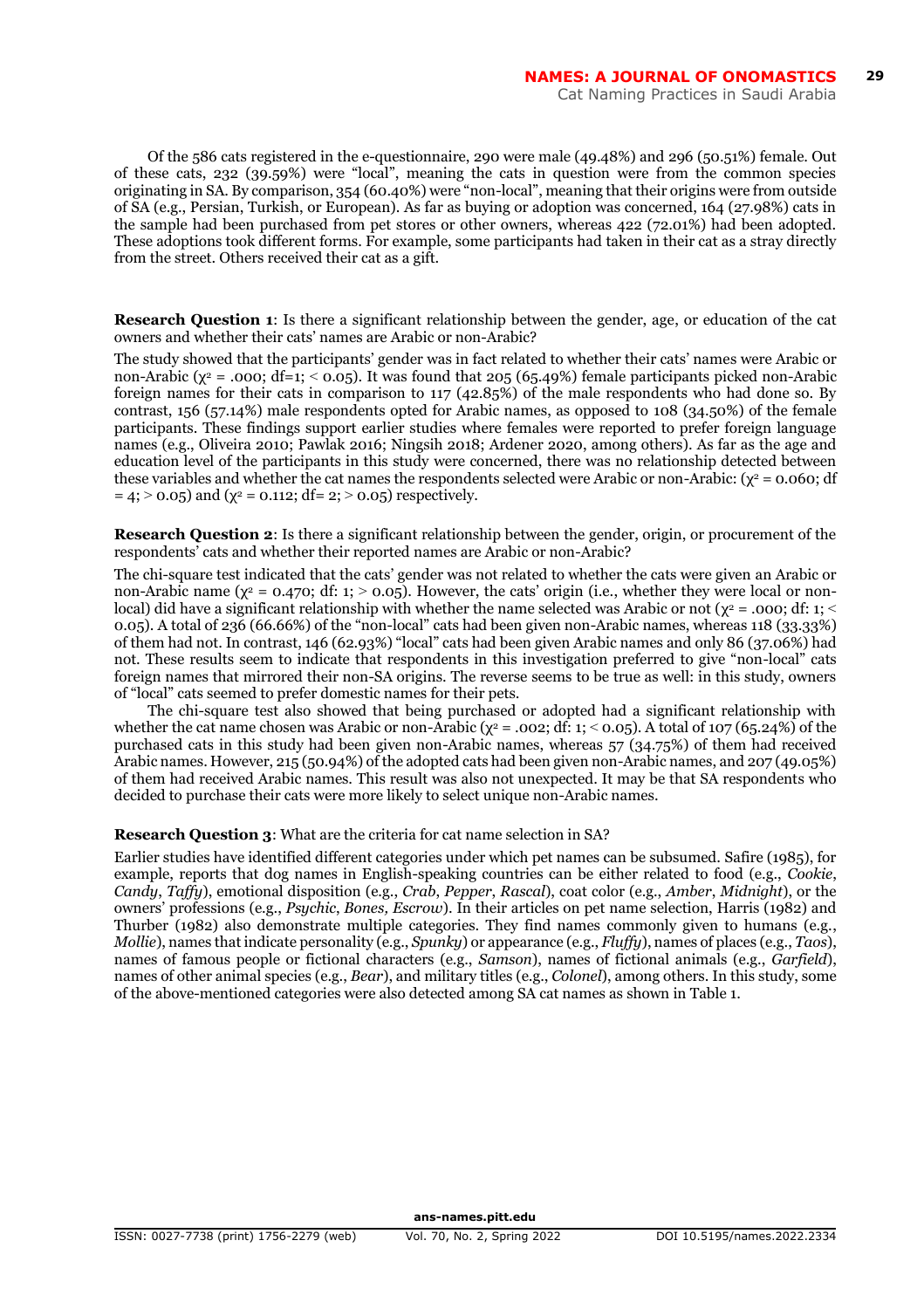Muteb Alqarni

| #              | Name type                                 | <b>Frequency</b> | Percentage | <b>Examples</b>                                                                                                                         |
|----------------|-------------------------------------------|------------------|------------|-----------------------------------------------------------------------------------------------------------------------------------------|
| 1              | appearance                                | 213              | 36.34      | Bayyoodh 'whitey', Swaidah<br>'black', Samraa 'light black'                                                                             |
| $\overline{2}$ | personality                               | 121              | 20.64      | Strong, Deekan 'cocky',<br>Saydaan 'hunter'                                                                                             |
| 3              | for calling                               | 155              | 26.45      | Sasha, Adrian, Alexander                                                                                                                |
| $\overline{4}$ | celebrity's<br>name                       | 86               | 14.67      | Bagheera, Mowgli, Heidi                                                                                                                 |
| 5              | popularity<br>of the name<br>among cats   | 43               | 7.33       | Leo, Lucy, Lura                                                                                                                         |
| 6              | a family<br>member or<br>friend's<br>name | 33               | 5.63       | Maeed, Hasnaa, Zayanah                                                                                                                  |
| 7              | a previous<br>pet's name                  | 31               | 5.29       | Rama, Biso, Manoos                                                                                                                      |
| 8              | cat's<br>origin/type                      | 24               | 4.09       | Asia, Afro, Euro                                                                                                                        |
| 9              | other<br>reasons                          | 49               | 8.36       | after a location (e.g., Sky), a<br>song's title (e.g., Kiki, do you<br>love me?), or the owner's<br>appearance (e.g., Dubbah<br>'bear') |

Table 1. Participants' Responses to Question 12 in the E-questionnaire: Why Did You Choose Your Cat's Name? (More than One Answer was Possible)

As shown in Table 1, the most salient properties that govern cat name selection in SA are cats' appearance and personality. These results support previous studies which reported pets' appearances and personalities among the common factors in pet name selection (Harris 1982; Thurber 1982).

**Research Question 4**: What are other semantic categories and linguistic characteristics of cat names in SA?

Given that some people name their pets as if they were their children (Safire 1985; Brandes 2012), it has been argued that "trends in pet keeping can be understood as the extension of familial relations to non-humans" (Franklin 1999, 57). This assertion has been supported by many studies that reveal that names commonly given to children are often given to pets in several Western countries. In the USA and Australia, for instance, Abel & Kruger (2007) have demonstrated this pattern. Among the top cat and dog names in 2020 in the USA are *Bella*, *Charlie*, *Lucy*, *Max*, *Stella*, *Tucker*, *Harley*, *Jack*, *Murphy*, *Oscar*, and *George,* which are also commonly given to children (Baer 2020). In Germany and Sweden, similar findings were reported by Bergien (2014) and Leibring (2014) respectively. This pattern might be attributed to the fact that pet names may be carefully chosen to be similar to the names we reserve "for the children we never had" (Brandes 2012, 4). In contrast to the above studies in Western countries, Chen (2017) argues that Taiwanese people do not call their cats and dogs by Chinese names given to humans. Out of 321 pet names in Taiwan, only 5 (1.55%) were names that had been registered for Chinese children. Similarly in Ghana, Yakub (2020) found no human names in his 91-pet dataset.

In the current study of SA cat naming, human names (be they Arabic or non-Arabic) were well represented in the corpus. For example, 79 (13.48%) of the SA cats had Arabic personal names that are given to people (e.g., *Halimah*, *Duniya*, *Raad*, *Maher*, *Maryam*, *Misfer*, *Mashabab*, *Amwaaj*, *Hassoon*, *Raamiz*, *Zaynah*, *Saeed*, *Swaid*). There were also 80 (13.65%) non-Arabic cat names in the corpus that were common human names (e.g., *Martin*, *Mike*, *Nancy*, *Heidi*, *Adrian*, *Alexander*, *Ashley*, *Obama*, *Peter*, *Tom*, *Silver*, *Gomez*, *Rose*, *Rock*). The most common non-Arabic name used for Saudi cats in the dataset was *Lucy* (repeated 24 times, 4.09%), whereas the most common Arabic name was *Sukkar* 'sugar' (mentioned 9 times, 1.53%). These results are in contrast to the above-mentioned findings about pet naming in Taiwan (Chen 2017) and Ghana (Yakub 2020). The Saudi respondents demonstrated anthropomorphized naming patterns similar to those found in the USA and Australia (Abel & Kruger 2007), Germany (Bergien 2014), and Sweden (Leibring 2014).

The remaining names in the dataset fell under many different semantic categories. For example, most of the remaining names make reference to food (72, 12.28%) (e.g., *Chocolate*, *Carmella*, *Mushroom*, *Marshmallow*, *Ginger*, *Kinder, Tortilla*, *Tufi, Basboosa* 'a Middle-Eastern dessert', *Lawz* 'almonds', *Mishmish* 'apricot', *Faraawlah* 'strawberry', *Zaytoonah* 'olive', among many others). This practice is not uncommon in pet naming corpora as reference to food was also recorded in other studies (i.e., in 20.56% of Chen's (2017)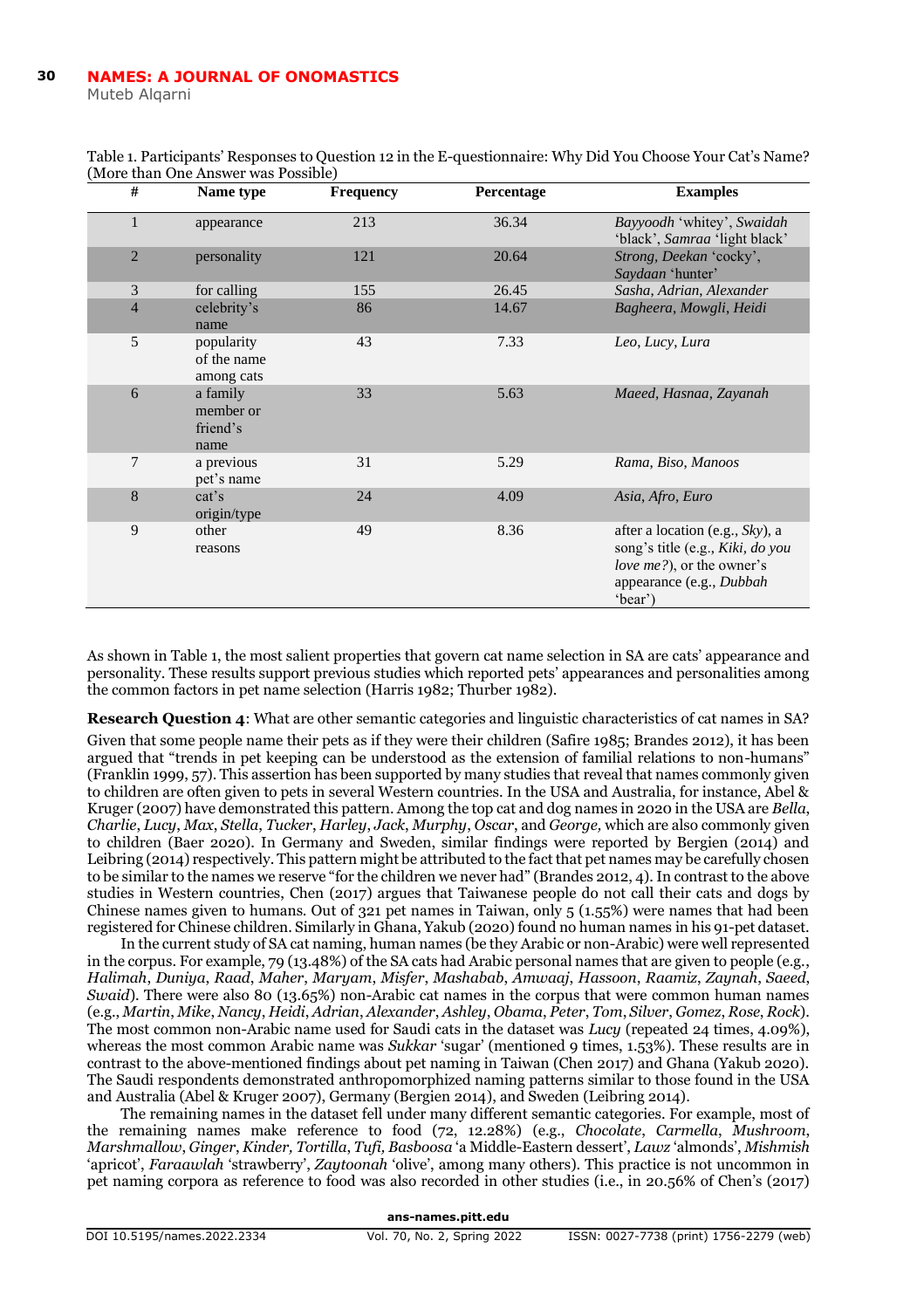corpus). Nineteen cats (3.24%) in SA are also named after other animal species such as *Tiger*, *Jaguar*, *Leo, Deekan* 'rooster', *Saqr* 'falcon', *Ghazalah* 'gazelle', *Gumriyah* 'turtle-dove', *Layth* 'lion', *Namir* 'tiger', *Yamamah* 'dove', *Jhaysh* 'foal', among others. The third category is colors where 17 cats (2.90%) in the sample are named with a color term such as *Silver*, *Blacky, Swaid* 'black', *Bayyoodah* 'white', *Samraa* 'light black', *Bunni* 'brown', among others. Other less common semantic categories in the dataset are summarized in Table  $\mathbf{Q}$ 

| #              | Category       | <b>Frequency</b> | Percentage | <b>Examples</b>                                                                                       |
|----------------|----------------|------------------|------------|-------------------------------------------------------------------------------------------------------|
|                | plants/flowers | 12               | 2.04       | Coral, Magnolia, Lavender                                                                             |
| $\overline{c}$ | places         | 6                | 1.02       | Berlin, Afro, Euro                                                                                    |
|                | royal titles   | 6                | 1.02       | Prince, King, Amir 'Prince'                                                                           |
| $\overline{4}$ | body parts     |                  | 0.68       | Abu Shanab 'the father of a<br>moustache', Abu Thanab 'the<br>father of a tail', Zghaydah<br>'cheeky' |
|                | medical terms  |                  | 0.34       | Covid and Pfizer                                                                                      |

#### Table 2: Less Common Semantic Categories Among Cat Names in SA

The remaining names cannot be classified from a semantic perspective (e.g., *Cloudy, Turbo, Kahraba*  'electricity'*, Barq* 'lightening'*, Shakoosh* 'hammer'*, Raad* 'Thunder'*, Dabbaba* 'tank'*, Rmah* 'spears'). These names and many others can, however, be linguistically categorized from a phonological or morphological perspective. In the current study, half (52.73%) of the cat names in SA ended in a vowel. Although there are only three vowels in Arabic (e.g., -*i*, -*a*, -*u*), most of these names are non-Arabic. For instance, 164 (27.98%) cat names in this study ended with /i/ (e.g., *Ruby, Rocky, Sexy, Sufi, Lucy, Tummy, Lucky, Ashley*.). As for the cats whose names end with /u/, they comprised 75 (12.79%) of the corpus as in *Afro*, *Kimu*, *Snow*, *Shushu*, *Haru*, *Bingo*, and *Carmelo*. Again, it is important to point out that, contrary to their pronunciation in English, in Arabic, all of these names are pronounced word-finally with /u/. Those names ending with /a/ constituted 70 (11.94%) of the sample (e.g., *Eva, Bella, Victoria, Lara, Luka, Mandela, Flora*).

Nonetheless, it is noteworthy that not all vowel-ending names in the dataset were non-Arabic names. Some of these names, especially those ending with [-*i*] or [-*a*], may still be of Arabic origin. Seven (1.19%) Arabic names ended with /i/ in the sample. Two of them are Arabic human names: *Absi* and *Amsi.* Given that the possessive first person pronoun is [-*i*] in Arabic (e.g., *kitab-i* 'my book', *qalam-i* 'my pen', *bayt-i* 'my house'), one person called her cat *Omri* 'my age'. Also, because the morphological ending /i/ is used as a belonging marker (e.g., *Amrik-i* 'American', *Hind-i* 'Indian', *Yapaan-i* 'Japanese'), this ending was found in four cat names: *Immsini* 'the Chinese', *Imhadari* 'the urban' and *Immarwayi* and *Khaswani* (the last two are human names). As for the ending /*a*/, it sometimes functions in Arabic as a feminine marker for female names. Thus, it has been found in three names given to female cats: *Salwa* and *Wadha* (2 times) (i.e., 0.51% of the sample). Concerning Arabic names ending with /u/, no instance was found.

The most salient morphological property of Saudi cat names is that they end with [-*ah*] (12.62%) and [-*aan*] (5.11%). The suffix [-*ah*] functions in Arabic as the feminine marker (e.g., *kalb* 'dog' vs. *kalbah* 'female dog', *qitt* 'cat' vs. *qittah* 'female cat'). In the current sample, 74 (12.62%) female cats were given names ending with  $[-ah]$ , all of which were personal names given to female children (e.g., *Miznah, Halimah, Sa'diyyah*, *Ghaymah, Zahra*). These findings support Cassidy et al. (1999) and Wright et al. (2005) who argue that pet owners extend the same gender-related naming patterns they use for their children to their pets.

The second marker is [-*aan*] which was found in 30 (5.11%) of the cat names. The [-*aan*] ending is found in most male human names in SA; and in this investigation, it was extended to SA male cat names (e.g., *Adnaan*, *Farhaan*, *Qublaan*, *Adwan*, *Swaidan,* etc). This final marker is also used in Arabic as an intensifier, meaning 'very' or 'very good at'. In this study, it appeared in cat names to highlight and stress specific characteristics (e.g., *Saydaan* 'very good at hunting', *Kwayhaan* 'very black', *Shagraan* 'very blonde', *Kuhaylaan* 'with very black eyelids') or to express derogatory characteristics (e.g., *Tag'aan* 'very farty', *Zaggaan* 'very shitty', *Salhaan* 'very shitty', *Deekan* 'very cowardly').

Among the common morphological phenomena in cat names in SA is reduplication. Reduplication is a morphological operation where one syllable is repeated twice as in the English names *Lulu*, *Kiki,* etc. This phenomenon was attested 37 times (6.31%) in the sample (e.g., *Soso, Shosho, Koko, Lulu, Lala, Bobo, Jojo, Simsim* 'sesame'*, Marmar '*alabaster' and *Mishmish* 'apricot'). These findings are similar to Yakub's (2020) results where reduplication is found in 5 (5.49%) of his 91 pet names corpus. Chen (2017) also reported that reduplicated names were quite frequent in her investigation. A total of 109 (33.95%) of her 321 pet names followed this pattern.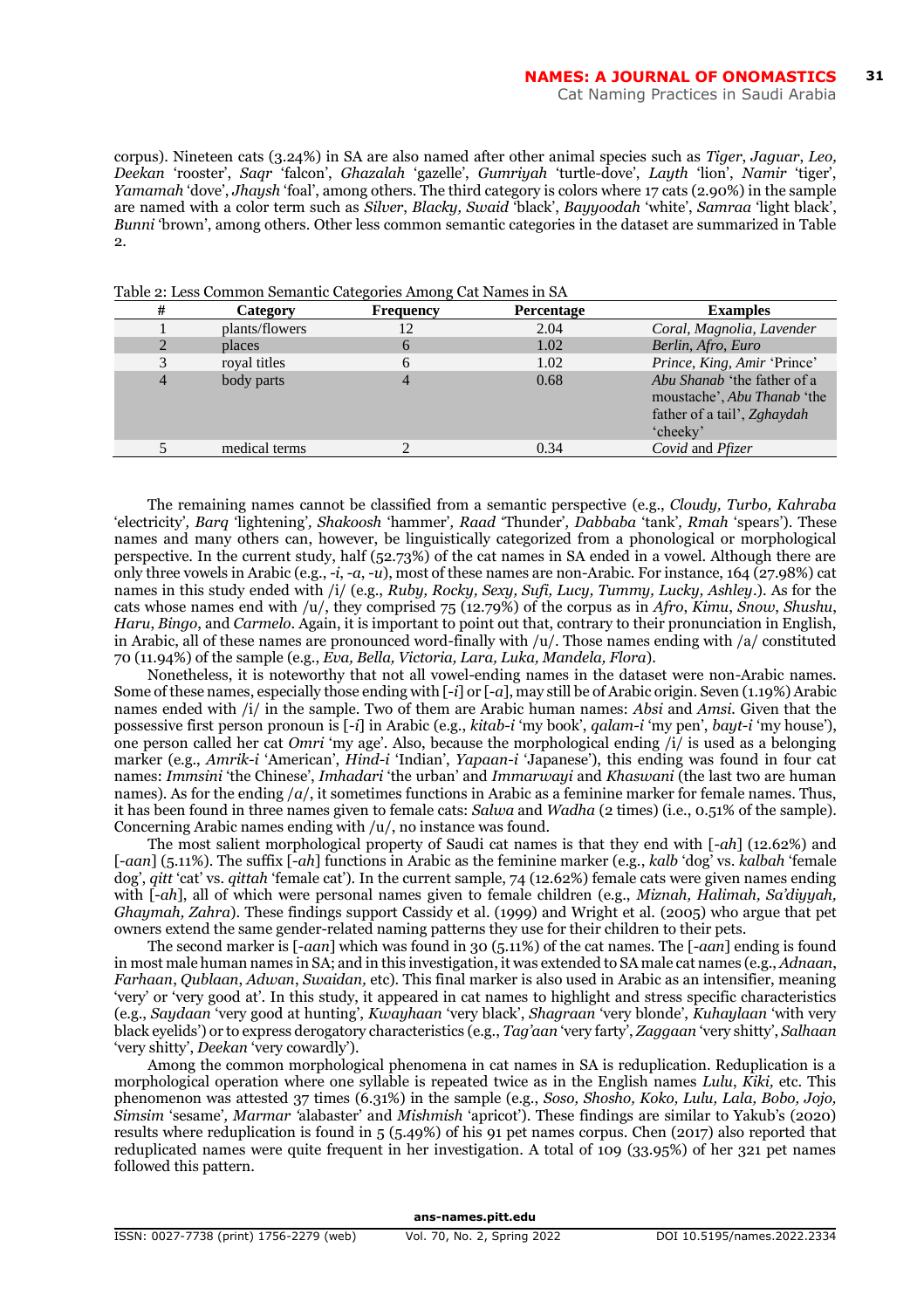Although Chen (2017) found 14 (4.36%) onomatopoeic associations in her corpus where cats and dogs were named after their natural sounds (e.g., *miao miao* 'meow-meow', *bai miao* 'white-meow' for cats or *ha ha*  for dogs), no results of such kinds were found in this study. However, SA participants in this investigation did report having given their cats names that would get their cat's attention. For example, in SA, people say "bsees bsees bsees*"* or "to-to-to-to*"* to grab cats' attention. There were 19 (3.24%) owners in this study who used the same strategy when naming their cat (e.g., *Bisbis, Bisbos, Bussoosi, Tota, Toto, Toti, Titi*).

The least used morphological phenomenon attested in this study was the use of phrasal nouns for cat names. Phrasal nouns refer to (i) nouns preceded by the definite article *al-* 'the' or its variant *im*- 'the', or (ii) compound nouns. There were 10 (1.70%) SA cat names in this study that started with the definite article (e.g., *Al-Isaywid* 'the black', *Al-Aod* 'the elderly', *Im-Makhrash* 'the stripy', *Al-Riqtah* 'the spotty', *Al-Zgirt* 'the smoker', etc). Among the compound nouns, there were only 2 (0.34%) identified in the dataset: *Nimir Bin Adwaan*, the name of a famous Arab poet (1745-1823); and *Shajarat Addurr*, the name of the female Egyptian ruler Shajarat Addurr (died 1257). These results are no different from Yakub's (2020) study which records 4 phrasal names out of 91 pet names (4.39%). In other pet name studies, however, no instances of phrasal nouns were reported (e.g., Abel 2007; Abel and Kruger 2007; Chen 2017).

## **Summary and Conclusion**

The current study provides some insight into cat naming in SA. Like previous research in non-Middle Eastern countries, this investigation shows that the characteristics of pet cats appear to play a significant role in the names selected for them. The more local a cat is, the more traditional a name it is given. Also, it was found that owners who purchase their cats are more likely to pick non-Arabic names. As far as the onomastic categories of the cat names are concerned, the findings in this study also mirror what has been found outside of the Middle East. The SA participants, like those in Western countries (e.g., Abel & Kruger 2007, Bergien 2014, Leibring 2014), also bestowed their pets with names common for human. This pattern would seem to reflect wider developments in animal-human relations. This use of human names for cats is, however, in marked contrast with the naming practices that have been found to be common in other non-Western countries such as Taiwan (Chen 2017) and Ghana (Yakub 2020). Aside from names for humans, the cat names found in this study were also related to food, colors, plants, places, royal titles, and body parts. Concerning the linguistic structure of cat names, it was found that the gendered morpho-phonological patterns common in selecting human SA names were also extended to cat names. Although other studies show that reduplication and onomatopoeic associations are attested in pet names (e.g., Chen 2017), the current study found these patterns to be in the minority.

Given the fact that this study only provides a snapshot of cat naming practices in SA, the same criteria and characteristics may not be generalizable to the names of other pets such as dogs, lizards, or parrots. Future studies exploring these pets are therefore encouraged. Another limitation of this work is that it only explored how individual cat owners select names for one of their cats. It is therefore recommended that future studies examine how individuals who own several cats select their pet names and how these chosen names may be related. Another possible avenue of exploration is to examine how the cat names selected by Saudi people living in cities differ from those selected by people who reside in rural areas. As it appears, this investigation is only the beginning, and many questions remain to be answered.

## **Acknowledgements**

I would like to express my gratitude to King Khalid University (Saudi Arabia) for providing me with administrative and technical support. I also extend my appreciation to the two anonymous reviewers and the Editor-in-Chief for their constructive feedback and insightful suggestions.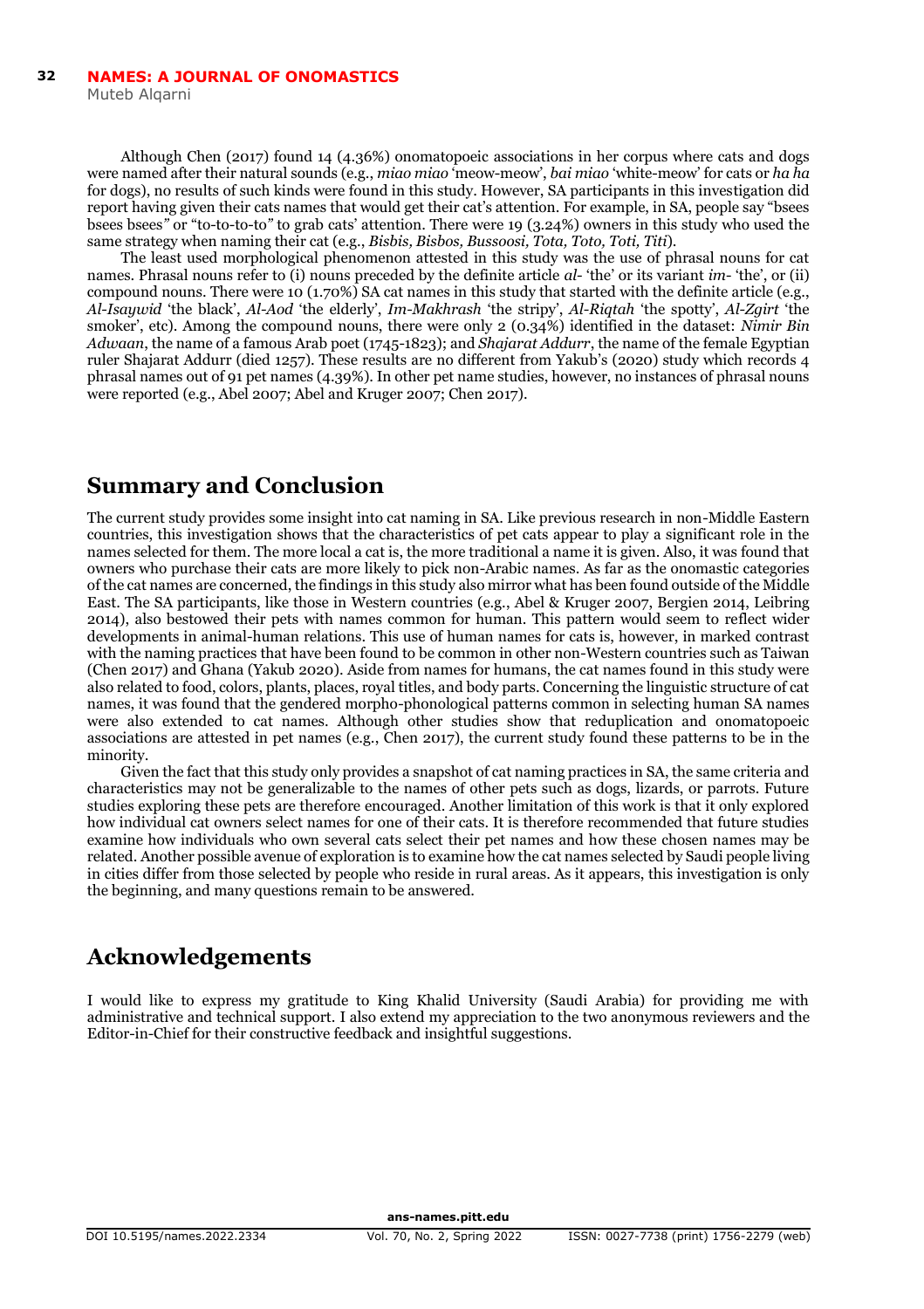### **References**

- Abel, Ernest. 2007. "Birds are not More Human than Dogs: Evidence from Naming". *Names* 55, no. 4: 349- 353.
- Abel, Ernest and Michael Kruger. 2007. "Stereotypic Gender Naming Practices for American and Australian Dogs and Cats". *Names* 55, no. 1: 53–64.
- Abu Dawud, Sulaiman. 2008. *Sunan Abu Dawud (The Third Correct Tradition of the Prophetic Sunna).* Lebanon: Dar Al-Kotob Al-Ilmiyah.
- Aceto, Michael. 2002. "Ethnic Personal Names and Multiple Identities in Anglophone Caribbean Speech Communities in Latin America." *Language in Society* 31, no. 4: 577–608.
- Alford, Richard. 1988. *Naming and Identity: A Cross-Cultural Study of Personal Naming Practices*. New Haven: HRAF Press.
- Ardener, Shirley, Pauline Burton, and Ketaki Dyson. 2020. *Bilingual Women: Anthropological Approaches to Second Language Use*. New York: Routledge.
- Baer, Rebecca. 2020. "The Top Names for Dogs and Cats for 2020 Have Been Revealed". *Southern Living*, December 3, 2021. Accessed October 9, 2021. [https://bit.ly/2YTe8Dm.](https://bit.ly/2YTe8Dm)
- Batoma, Atoma. 2019. "Onomastic Strategies: A Pragmatic Approach to the Use of Personal Names among the Kabye of Northern Togo". *Sociolinguistic Studies* 13, no. 4-2: 193–208.
- Bergien, Angelika. 2014. "Pet Names as Seismographic Instruments in a Changing Society". In *Names and Their Environment: Proceedings of the 25th International Congress of Onomastic Sciences*, edited by Carole Hough and Daria Izdebska, 80–88. Glasgow: University of Glasgow.
- Brandes, Stanley. 2012. "Dear Rin Tin Tin: An Analysis of William Safire's Dog-Naming Survey from 1985". *Names* 60, no. 1: 3–14.
- Campo, Juan E. 2016. *Encyclopedia of Islam*. New York: Infobase Publishing.
- Cassidy, Kimberly, Michael Kelly, and Lee'at Sharoni. 1999. "Inferring Gender from Name Phonology". *Journal of Experimental Psychology* 128, no. 3: 362–381.
- Chen, Lindsey. 2017. "Pet-Naming Practices in Taiwan". *Names* 65, no. 3: 167-177.
- Fox, Renata. 2011. "Naming an Organisation: A (Socio)linguistic Perspective". *Corporate Communications: An International Journal* 16, no. 1: 65–80.
- Franklin, Adrian. 1999. *Animals and Modern Cultures: A Sociology of Human-Animal Relations in Modernity*. California: Sage Publications Ltd.
- Harris, Mary. 1983. "Some Factors Influencing Selection and Naming of Pets". *Psychological Reports* 35, no. 1: 1163–1170.
- Helleland, Botolv, Christian-Emil Ore, and Solveig Wikstrøm, eds. 2012. *Names and Identities*. Oslo: OSLA Press.
- Herbert, R. K. 1995. "The Sociolinguistics of Personal Names: Two South African Case Studies". *South African Journal of African Languages* 15, no. 1: 1–8.
- Kurzman, Charles. 1998. *Liberal Islam: A Source Book*. Oxford: Oxford University Press.
- Lambert, Anne. 1990. "Eliot's Naming of Cats". *Names* 38, no. 1-2: 39–42.
- Léglise, Isabelle and Bettina Migge. 2006. "Language-Naming Practices, Ideologies, and Linguistic Practices: Toward a Comprehensive Description of Language Varieties". *Language in Society* 35, no. 1: 313–339.
- Leibring, Katharina. "Names of Companion Animals: Rovers in the Onomasticon?" 2014. *Names and Their Environment: Proceedings of the 25th International Congress of Onomastic Sciences.* Edited by Carole Hough and Daria Izdebska. Glasgow: University of Glasgow, 80–88.
- Levi-Strauss, Claude. 1966. *The Savage Mind*. Chicago: University of Chicago Press.
- Ningsih, Nuri. 2018. *Understanding Reading Text in English for University Students*. Jawa: Cv. Ae Media Grafika Publishers.
- Oliveira, Fernando, Fernando Cezar, and Melo De Oliveira. 2010. *Language and Gender: Analyzing Interaction in a Brazilian Portuguese and English Language Mixed-Sex Setting*. Florida: <http://www.dissertation.com/m/books/1599423154>
- Pawlak, Mirosław. 2016. *Classroom-Oriented Research: Reconciling Theory and Practice*. Switzerland: Springer International Publishing.
- Safire, William. 1985. "Name That Dog". *New York Times Magazine*, December 22, 1985.